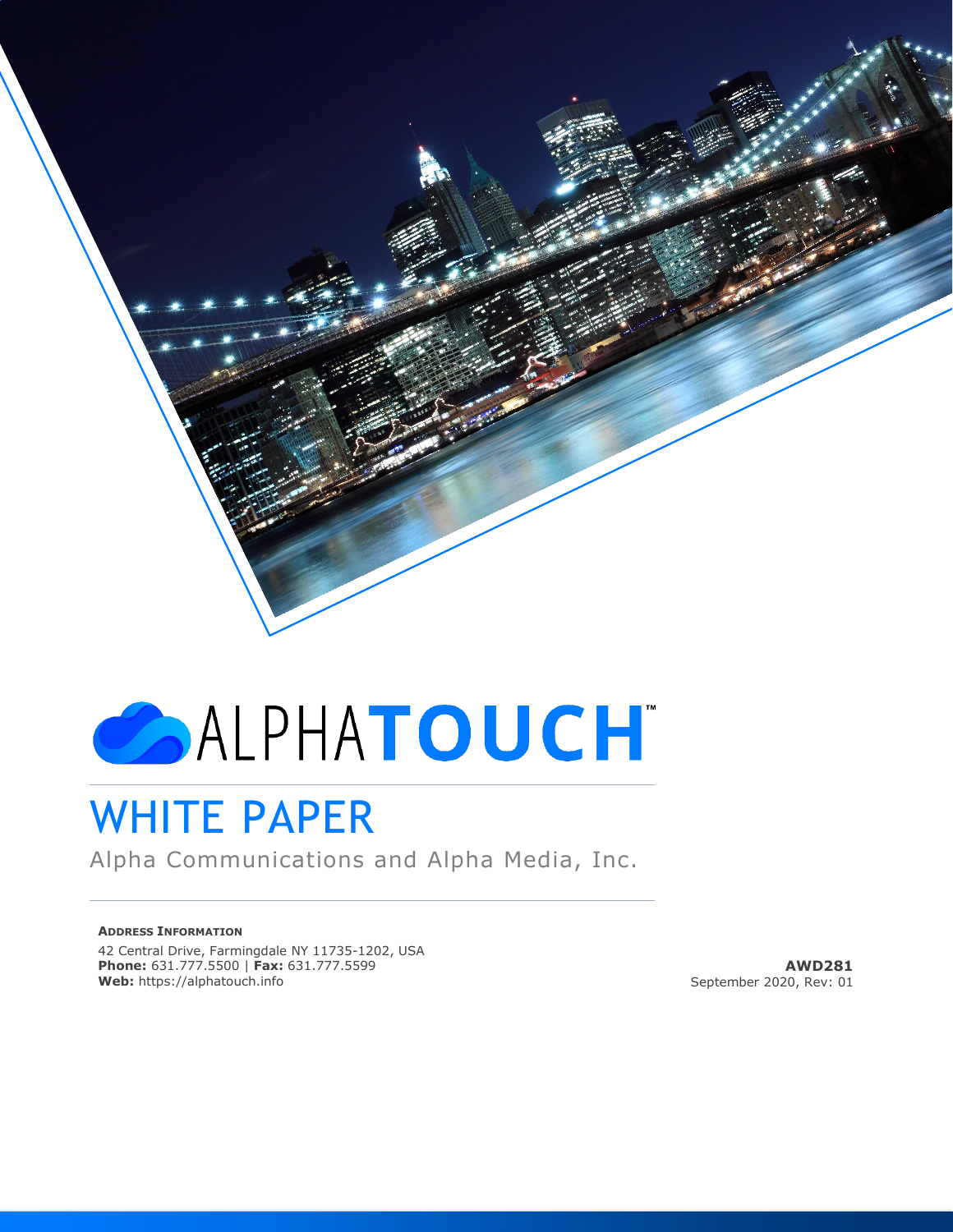#### **SYSTEM OVERVIEW**

The AlphaTouch system is an IP based smart video-intercom system that allows residents to have a two way video call with their visitors and release the door by using their AlphaTouch app on their smartphone. At its core, the AlphaTouch system features one or more touchscreen door entry stations, for easy installation and years of trouble-free operation. The system provides audio and visual calls without the need for pricey videointercom monitors and their related wiring, labor and power supply requirements.

#### **AlphaTouch Devices**

In this whitepaper the terms "AlphaTouch Devices" or "Devices" are used to describe AlphaTouch brand hardware devices including Entry Panels, Concierge/Doorman/Staff Stations, and Video Monitors. These terms do not include third party device such as smart phones, smart speakers or standard telephones.

#### **INTERNET SECURITY**

#### **TLS ENCRYPTION**

All web session traffic between AlphaTouch devices, the AlphaTouch Cloud, and the AlphaTouch app is encrypted using a 256-bit Transport Layer Security (TLS) to protect all data. The AlphaTouch service supports up to TLS 1.2. The TLS protocol provides data encryption and authentication between devices, our servers, and the app to prevent third parties from stealing information.

The TLS connection is encrypted using AES-256, with SHA256 for message authentication and a 2048-bit RSA key exchange mechanism.

The certificate information used can be viewed from any web browser by going to AlphaTouch.info and clicking to view the certificate in your browser.

## **USER AUTHENTICATION**

Any resident, building manager or administrator that logs into the AlphaTouch website or the AlphaTouch App is authenticated by entering an email and password. The email/password combination allows AlphaTouch to verify that the person attempting to connect to AlphaTouch is, in fact, using a valid pair of identifiers to gain access to the AlphaTouch Cloud.

The entire email/password exchange takes place within a Transport Layer Security (TLS) session that begins when the user accesses the logon screen of the AlphaTouch website or app via Hypertext Transfer Protocol Secure (HTTPS). The TLS session protects the exchange of authentication data by encrypting it thus establishing secure communication.

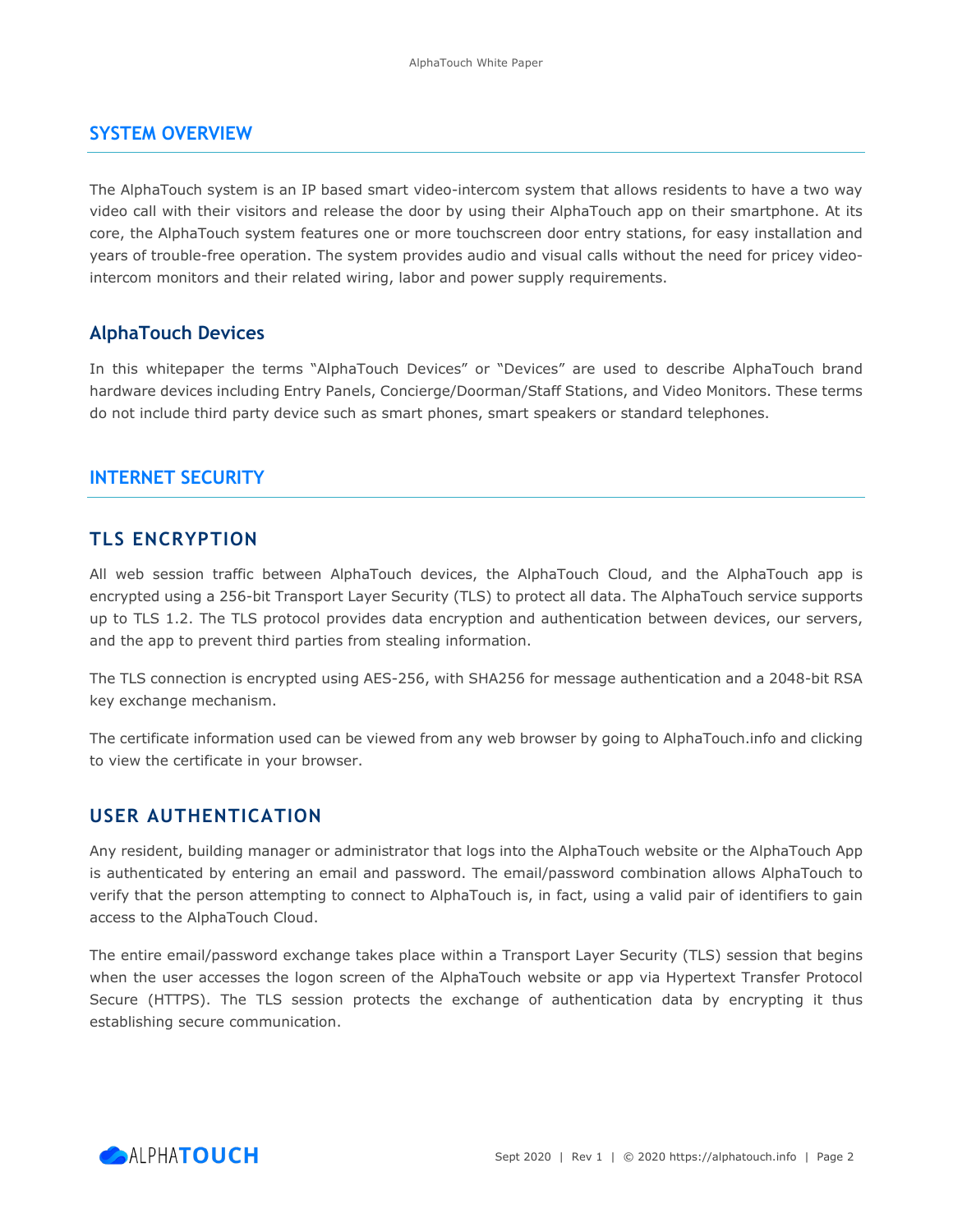#### *User passwords must meet the following criteria:*

- Must be between 8 and 20 characters in length
- Must contain at least one lowercase letter
- Must contain at least one uppercase letter
- Must contain at least one numeric digit

IF A PASSWORD IS FORGOTTEN A RESET LINK CAN BE EMAILED TO THE USER

#### **DEVICE AUTHENTICATION**

All AlphaTouch Devices authenticate themselves when sending and retrieving API data by exchanging credentials and commands with the AlphaTouch Cloud. Devices use the same process that a user would authenticate themselves through a digital certificate at the AlphaTouch data center. A device establishes a TLS session with AlphaTouch before it begins to exchange information.

In doing so, AlphaTouch presents its digital certificate to the device, which it can check in much the same manner as a web browser would. Unlike user authentication, this process is automated by the device software when required.

When a device attempts to establish a TLS session to download data or send commands, the AlphaTouch servers force it to present its client certificate before gaining access to the system. If it has valid credentials that were issued by AlphaTouch a TLS session will be initiated and the device can download data and send commands. If not, it is blocked from any further activity.

#### **NETWORK**

The AlphaTouch devices will not accept inbound connections. It will only listen to network traffic within the HTTPS session which was initiated by the AlphaTouch Cloud servers itself. This protects the AlphaTouch devices against unauthorized access because it simply will not accept unsolicited communications.

For example, it is not possible to do any of the following to an AlphaTouch device. Initiate a Telnet, FTP, HTTP/S or any other type of communications session; burden the device through a denial of service (DoS) attack; give the device a virus; or gain access to the file system.

#### **IP CONFIGURATION AND DHCP**

AlphaTouch devices must still have some communications with the rest of the IP network on which it resides, particularly with respect to establishing network operating parameters.

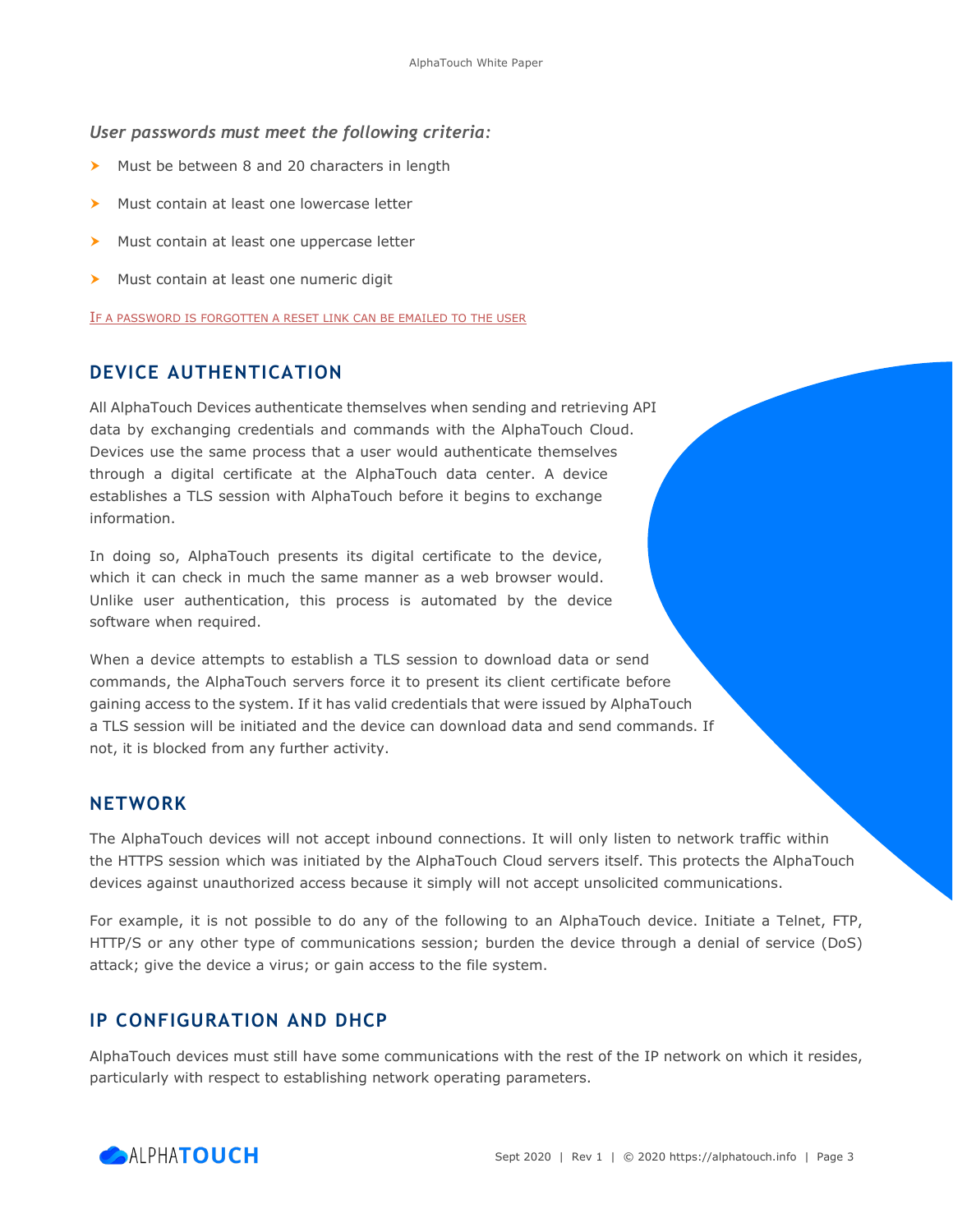A device will need to have an IP address. This can be established in one of two ways:

- Using the "DHCP" protocol, where your device is dynamically assigned an IP address from the router it is connecting to.
- Using a Static IP if required by the local network, which can be configured on the device's Operating System settings.

AlphaTouch devices support the DHCP protocol for ease of configuration. DHCP has become the preferred method of managing network devices on most corporate LANs. Supporting DHCP presents no additional security risks for the control panel or the AlphaTouch Cloud itself and greatly simplifies network administration.

For networks that do not support DHCP, or network administrators who would prefer to assign an IP address manually, a device has a local settings interface that allows an administrator to enter all network configuration parameters directly from the device itself.

# **ALPHATOUCH CLOUD DATA CENTER AND HOSTING**

# **PHYSICAL SECURITY**

AlphaTouch data centers are outfitted with biometric scanners and secure card access to the collocation services areas of the data center. Additionally, all AlphaTouch equipment is kept in secure locations. On-site security personnel monitor hosting facilities 24/7 via indoor and outdoor video surveillance. Data center access requires security desk check-in and is managed 24/7. Local key management is enforced for racks and cabinets.

# **ALPHATOUCH CLOUD NETWORK**

The AlphaTouch Cloud is hosted on servers through Rackspace. They are an **SSAE 18 (SOC1 / SOC2 / SOC3)** audited data center. **SSAE 18** is the authoritative auditing standard and means that they have been through an in-depth audit of their data centers' privacy and security. This standard was developed by the American Institute of Certified Public Accountants (AICPA). It demonstrates that they have adequate controls and safeguards when they host or process data belonging to their customers.

For more information on security at Rackspace please visit the ssae16.com, which [describes the SSAE 18](https://www.ssae-16.com/soc-1-report/the-ssae-18-audit-standard/)  [standard](https://www.ssae-16.com/soc-1-report/the-ssae-18-audit-standard/) in greater depth.

# **BACKUPS**

Regular backups are performed on all AlphaTouch data, including installation and building information, call logs, resident information, and billing information. All backups are stored redundantly and are encrypted using